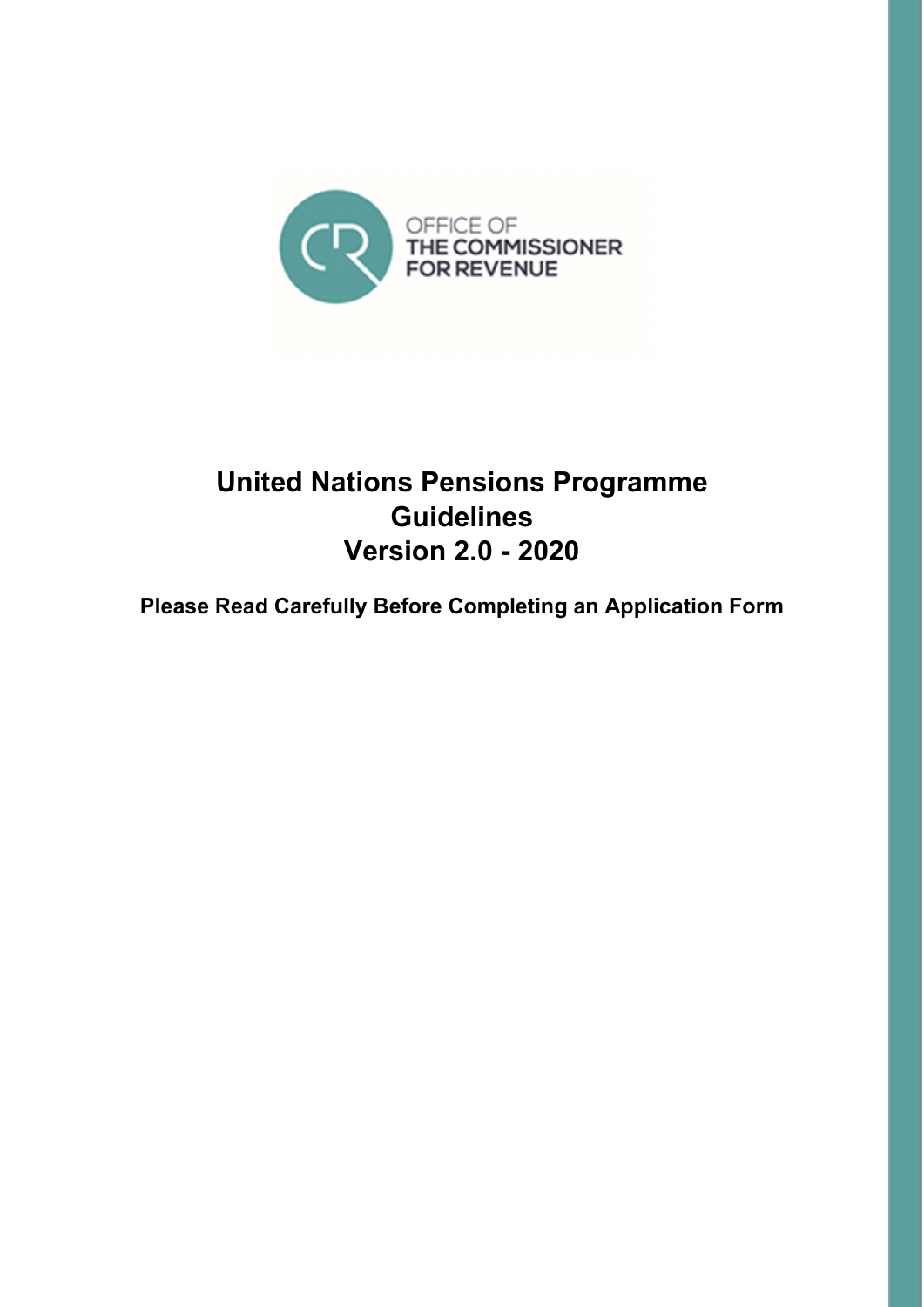| <b>Contents</b> |
|-----------------|
|-----------------|

| $\mathbf{L}$ |                                                                                         |  |
|--------------|-----------------------------------------------------------------------------------------|--|
|              |                                                                                         |  |
| III.         | C. Where the beneficiary becomes a permanent resident of Malta or a long-term           |  |
|              |                                                                                         |  |
| V.           |                                                                                         |  |
|              | VI. Changes in circumstances that have an effect on the minimum tax payable 13          |  |
|              |                                                                                         |  |
|              | c. Where there is a failure in connection with the conditions that need to be satisfied |  |
|              |                                                                                         |  |
| $X_{-}$      |                                                                                         |  |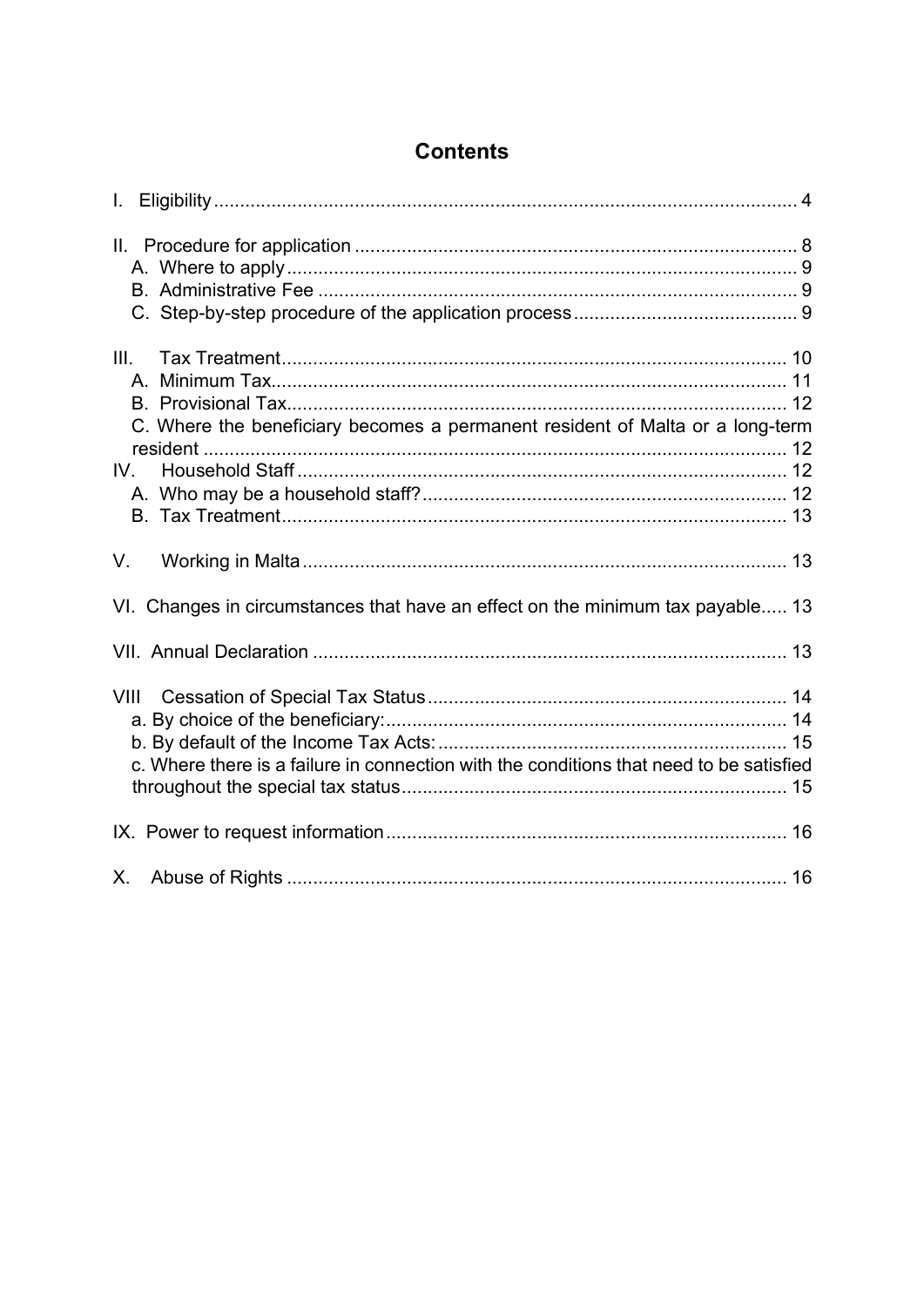#### UNITED NATIONS PENSIONS PROGRAMME RULES, 2015

The United Nations Pensions Programme Rules, 2015 (UNPP) contemplate the granting of "special tax status" to individuals who meet a number of conditions.

An individual may benefit under this system if he/she is neither a permanent resident nor a long-term resident of Malta and if he/she is in receipt of a UN pension or a Widow's/Widower's Benefit of which at least 40% is received in Malta.

Such individual may hold a non-executive post on the board of a company resident in Malta or partake in activities related to any institution, trust or foundation of a public character and any other similar organisation or body of persons, which are also of a public character, that is engaged in philanthropic, educational or research and development work in Malta.

Beneficiaries may also have household staff providing a service in their qualifying property, as long as all the requisite procedures are satisfied.

#### Note:

This guidance outlines the Commissioner for Revenue's application and interpretation of the Rules. The material provided hereunder is solely for your guidance. It sets out the main factors that are taken into account by an individual considering this programme. Any practices described in this guidance note are subject to periodic review and may subsequently be altered or withdrawn. If practices were to be changed or revoked this would not normally be done so retrospectively.

You are responsible for your own tax affairs in Malta. It is advisable to keep supporting documentation at all times. The Commissioner for Revenue reserves the right to ask about your tax affairs in accordance with the provisions of the Income Tax Acts.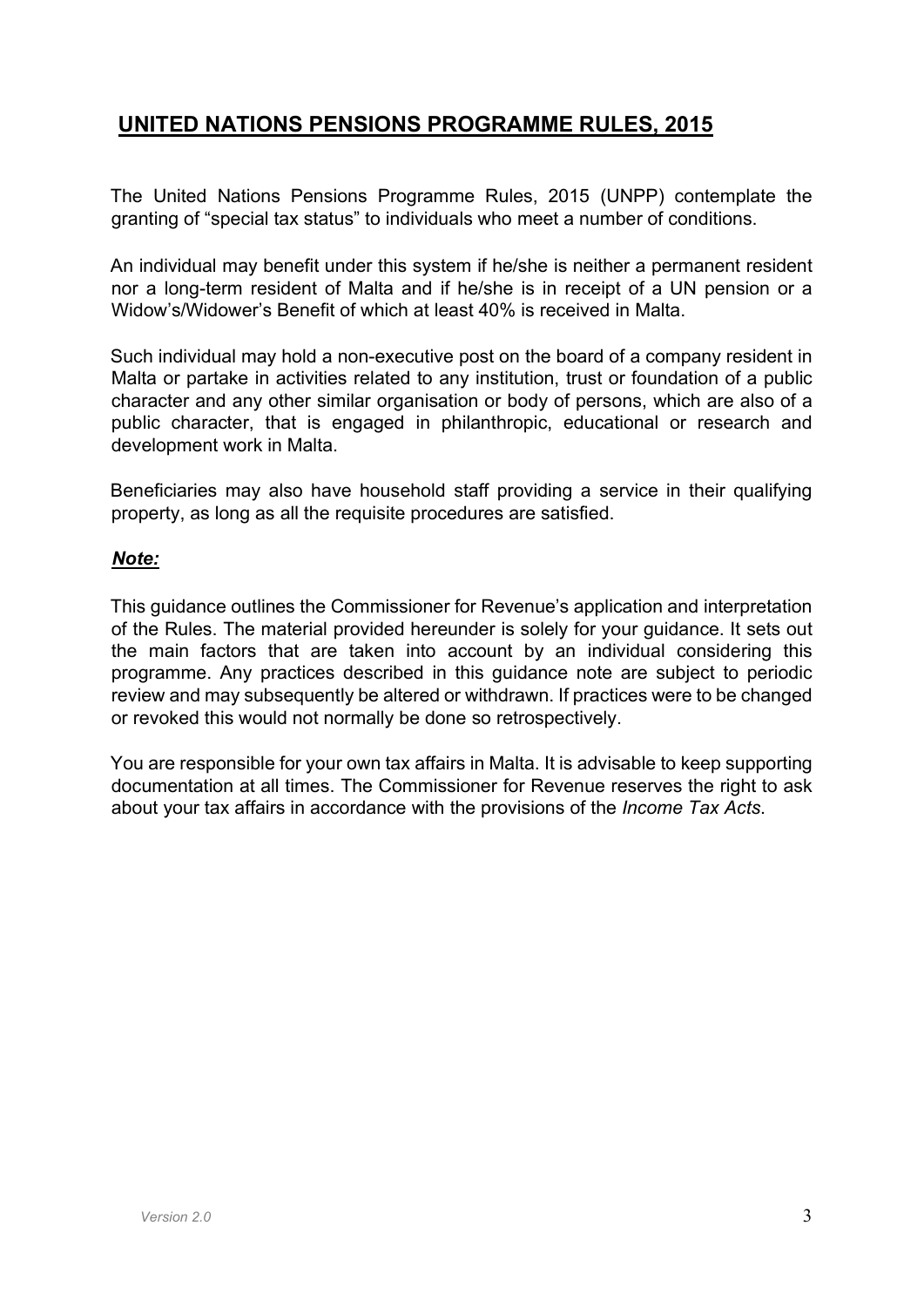# I. Eligibility

An individual who meets all of the following criteria is eligible to submit an application in terms of the UNPP:

- 1. he is in receipt of a UN pension or a Widow's / Widower's Benefit, of which at least 40% is received in Malta. This must be supported by original documentary evidence;
- 2. he is not a person who benefits under the Residents Scheme Regulations, the High Net Worth Individuals - EU / EEA / Swiss Nationals Rules, the High Net Worth Individuals - Non-EU / EEA / Swiss Nationals Rules, the Global Residence Programme Rules, the Residence Programme Rules, the Malta Retirement Programme Rules, the Qualifying Employment in Innovation and Creativity (Personal Tax) Rules or the Highly Qualified Persons Rules;

However an individual may renounce the right to the benefits provided under any of the above-mentioned Rules prior to submitting an application in terms of the UNPP.

A declaration to this effect needs to be made by the Authorised Registered Mandatary (ARM) in Part 6 of the application form.

- 3. he is not a Maltese national;
- 4. he owns or rents a qualifying owned property or qualifying rented property which the individual occupies as his principal place of residence worldwide. The values of the property needs to be as follows:
	- a. Owned:
		- i. Immovable property situated in Malta other than in the south of Malta (see below): €275,000
		- ii. Immovable property situated in the south of Malta (see below):€220,000
		- iii. Gozo: €220,000.

In the case that the immovable property was purchased before 5 June 2015 for a consideration which is less than the amounts indicated above, such immovable property may also satisfy this requirement if the individual declares in his application that the property's value on the date of application is not less than the amounts indicated above. This declaration needs to be supported by the following documentation which is to be submitted together with the application:

- A separate and independent architect valuation of the property; and
- An architect's plan of the property.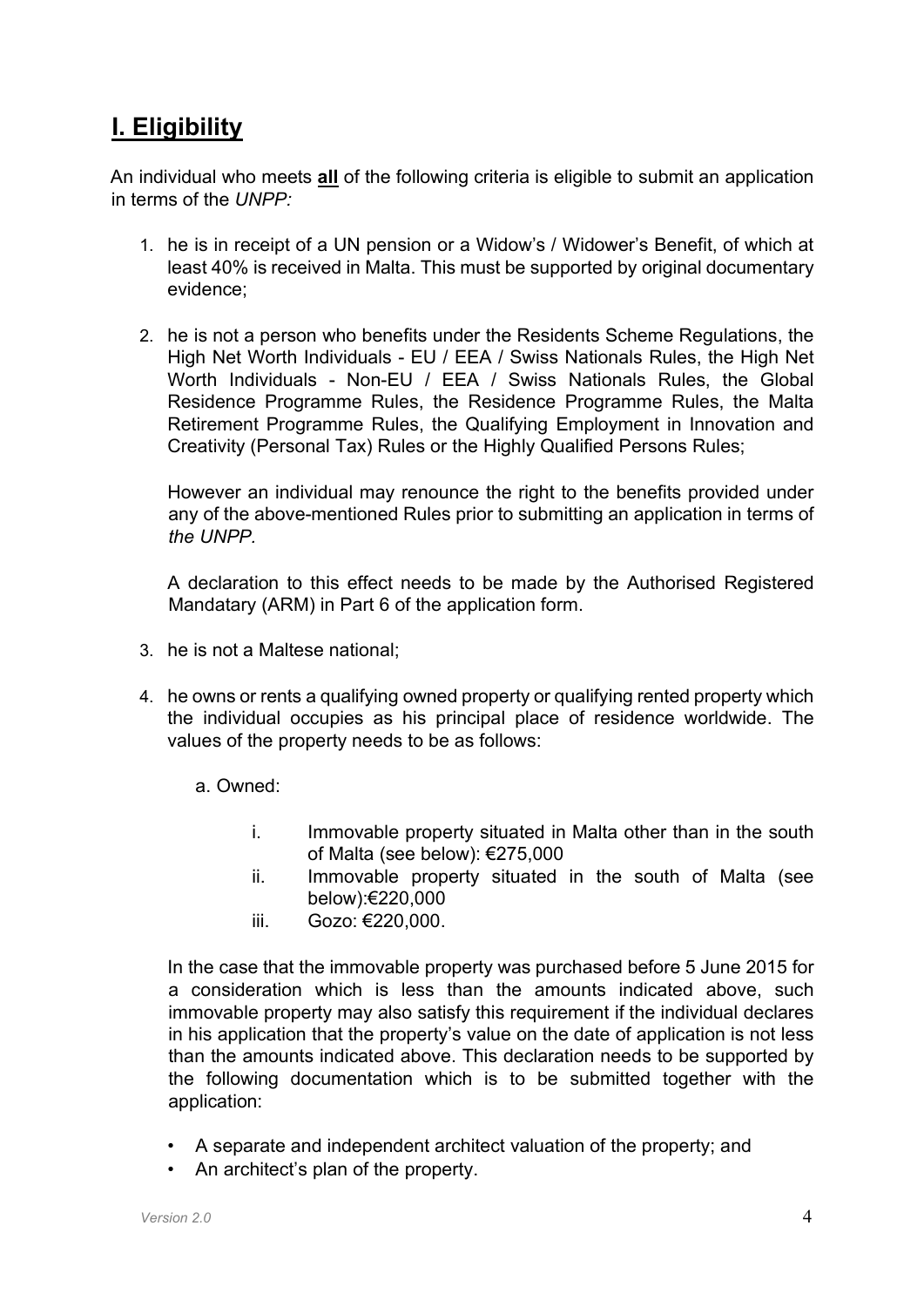The Commissioner for Revenue may authorise an officer, architect or surveyor in writing to have full and free access to the immovable property in order to ascertain the declared value of the property.

- b. Rented:
	- i. Immovable property situated in Malta other than in the south of Malta (see below): €9,600 per annum;
	- ii. Immovable property situated in the south of Malta (see below): €8,750 per annum
	- iii. Gozo: €8,750 per annum.

The lease needs to be taken out for not less than a twelve month period and is evidenced by a certified lease agreement.

Localities that are considered to be in the south of Malta, for the purposes of the UNPP are:

- Birżebbuġia
- Cospicua
- Fgura
- Għaxaq
- Gudja
- Kalkara
- Kirkop
- Luqa
- Marsascala
- **Marsaxlokk**
- Mqabba
- Paola
- Qrendi
- Safi
- Santa Luċija
- Senglea
- Siġġiewi
- **Tarxien**
- Vittoriosa
- Xgħajra
- Żabbar
- Żejtun
- Żurrieq

The lease agreement needs to indicate details of whether the property is being rented as furnished or otherwise. Any separate agreement relating to furnishings etc needs to be attached and the relative amounts indicated in the application form.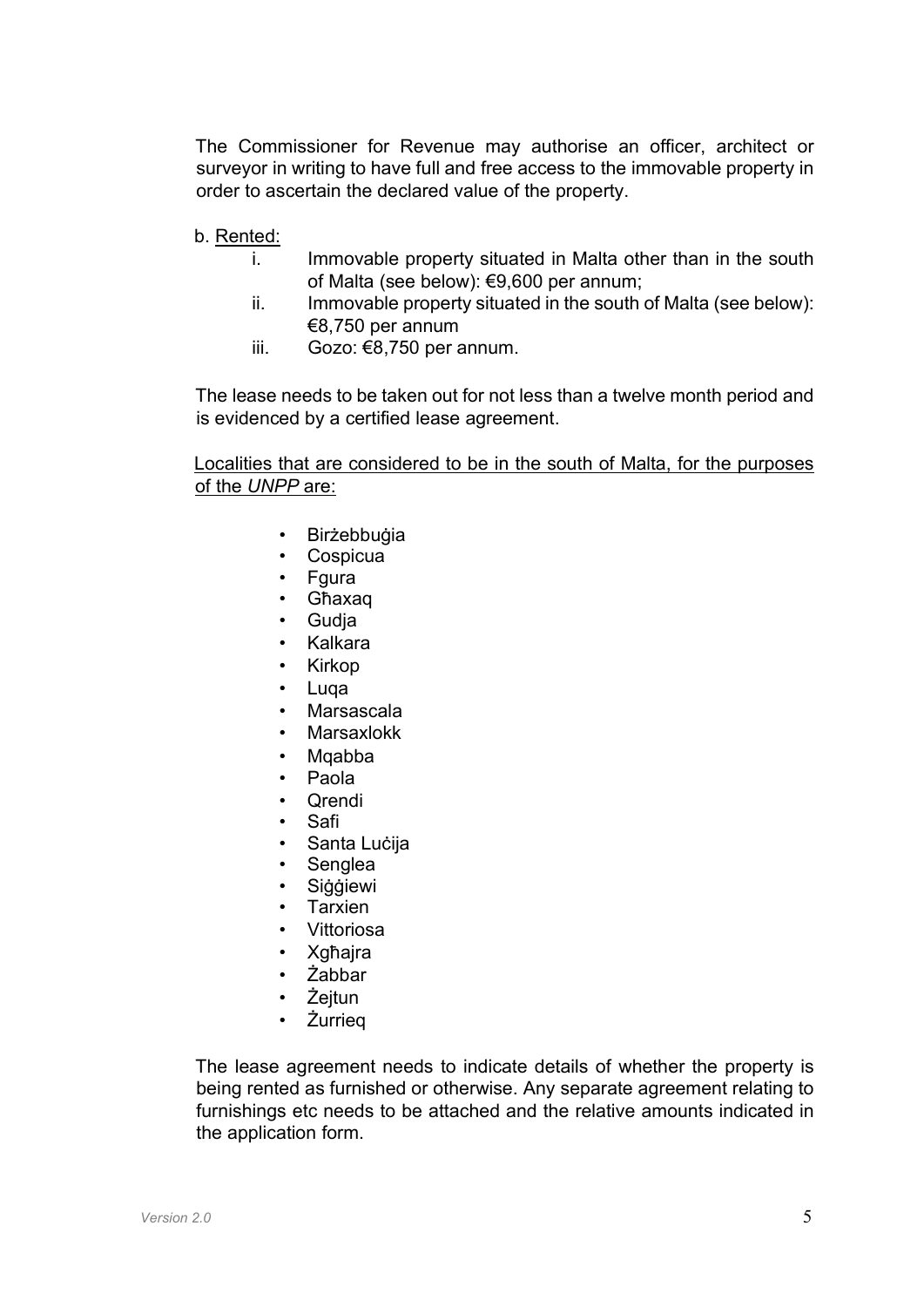The final deed of purchase as well as the lease agreement, as the case may be, needs to provide full details of the vendor or lessor, as the case may be. This includes:

- in the case of an individual: the full name and surname, passport or identity card number and residential address;
- in the case of vendors / lessors that are not individuals: the details that need to be indicated include the name, relevant registration number, income tax registration number as well as the registered address.

Irrespective of whether the immovable property is owned or rented, the applicant would need to declare that he/she occupies such property as his/her principal place of residence worldwide.

It is important to note that:

- no person other than the beneficiary and his/her dependants<sup>1</sup> or household staff may reside in the qualifying property at any time; and
- the qualifying property may not be let or sub-let.

Where the applicant would have already acquired or rented a qualifying property by the application date, an authenticated copy of the contract providing evidence of such acquisition and title or lease, as the case may be, needs to be attached to the application. Where the applicant would not have acquired or rented a qualifying property by the application date, refer to II.C below.

Where two individuals are spouses or prove to the satisfaction of the Commissioner for Revenue that they are in a stable and durable relationship with one another, both individuals may hold jointly the same qualifying property holding.

- 5. he is in receipt of stable and regular resources which are sufficient to maintain himself and his dependants without recourse to the social assistance system in Malta;
- 6. he is in possession of a valid travel document, a certified true copy of which must be submitted with the application form.
- 7. he is in possession of sickness insurance which covers himself and his dependents in respect of all risks across the whole of the EU normally covered for Maltese nationals. In the eventuality that the applicant is not in a position to transpose EU health rights or rights under a Reciprocal Agreement that Malta is a signatory to, the health insurance cover must be procured by a company licensed in Malta or by an international reputable health insurance company. A

<sup>1</sup> See explanation in Section III. below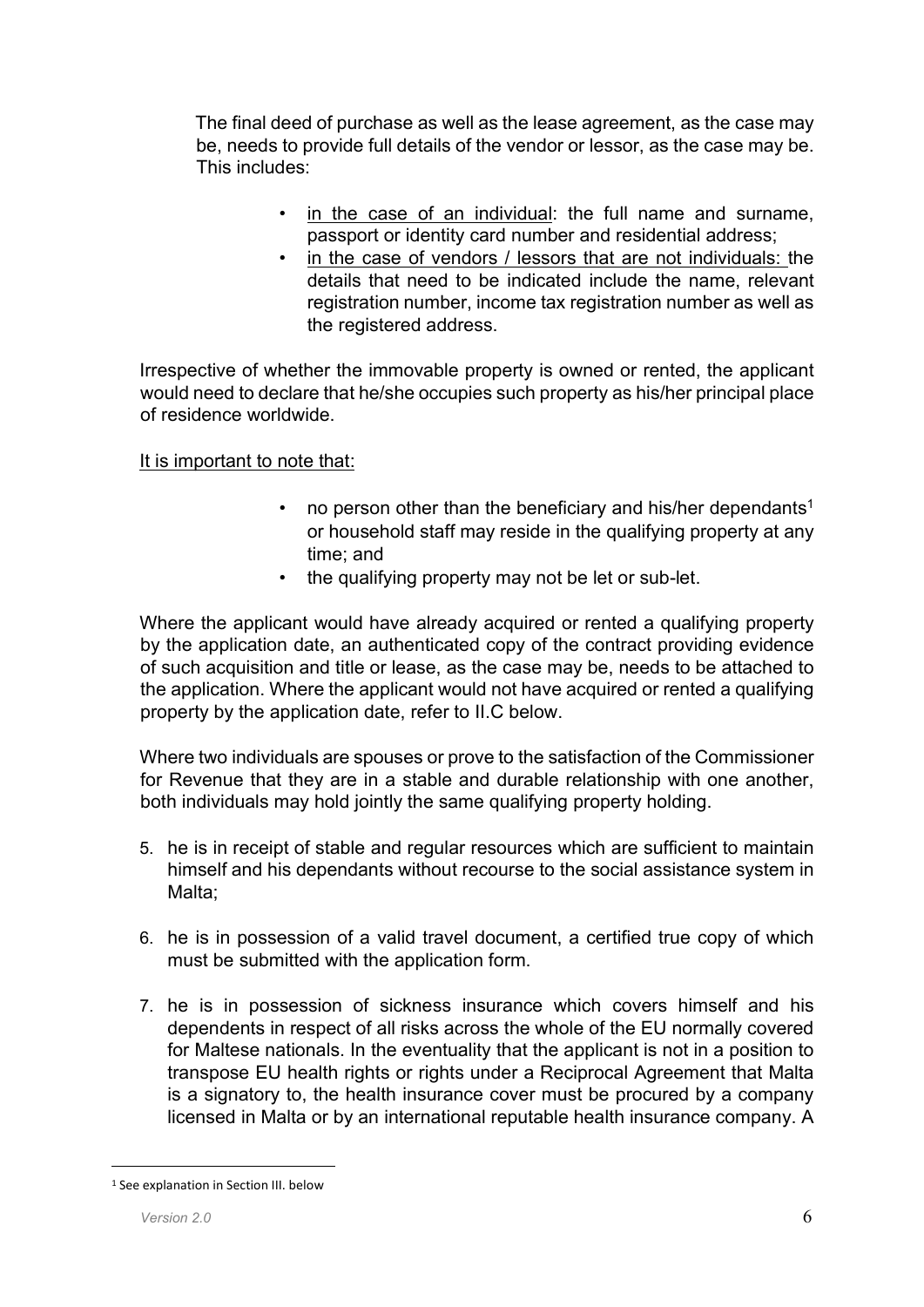certified true copy of the insurance policy must be submitted together with the application form.

- 8. he can adequately communicate in one of the official languages of Malta; and
- 9. he is a fit and proper person.

The applicant is required to submit a police conduct certificate (accompanied with the Apostille Certificate), issued not earlier than six months prior to the date of submission of the application, together with a sworn declaration taken before a Commissioner for Oaths in Malta confirming that he/she is not subject to any ongoing civil or criminal proceedings. If the individual is subject to such ongoing proceedings, details must be provided in a separate declaration signed in original by the said individual. The Commissioner for Revenue reserves the right to make further questions for the purposes of this requirement.

This requirement needs to be satisfied in relation to all individuals including dependants over the age of 18 as well as household staff mentioned in the application form.

Furthermore, where the ARM is aware of any circumstances that affect this condition, the ARM needs to identify such circumstances in Part 7 of the application form. This obligation stays with the ARM for as long as the applicant remains a beneficiary.

In determining whether the applicant is a fit and proper person, the Commissioner for Revenue shall take into consideration a number of assessment criteria including matters such as the following:

- whether the individual is of good conduct and good morals;
- the individual's reputation and character amongst which whether the individual has a criminal record, convictions for fraud or other dishonesty;
- disqualification or censorship by professional or regulatory bodies, such as being barred from entry to any profession or occupation;
- being adjudged bankrupt by a competent court or authority;
- offences connected to terrorism, money laundering, crimes against humanity and child abuse; and
- whether in the past, the individual has been candid and truthful in all his dealings with the Maltese public administration.

#### Note:

 By virtue of EU regulation 2016/1191, EU citizens requested to present public documents to a public authority in another EU Member State will no longer need to authenticate these documents by an apostille.

Any public documents executed in the territory of a country other than EU which will be produced in Malta together with this application, needs to be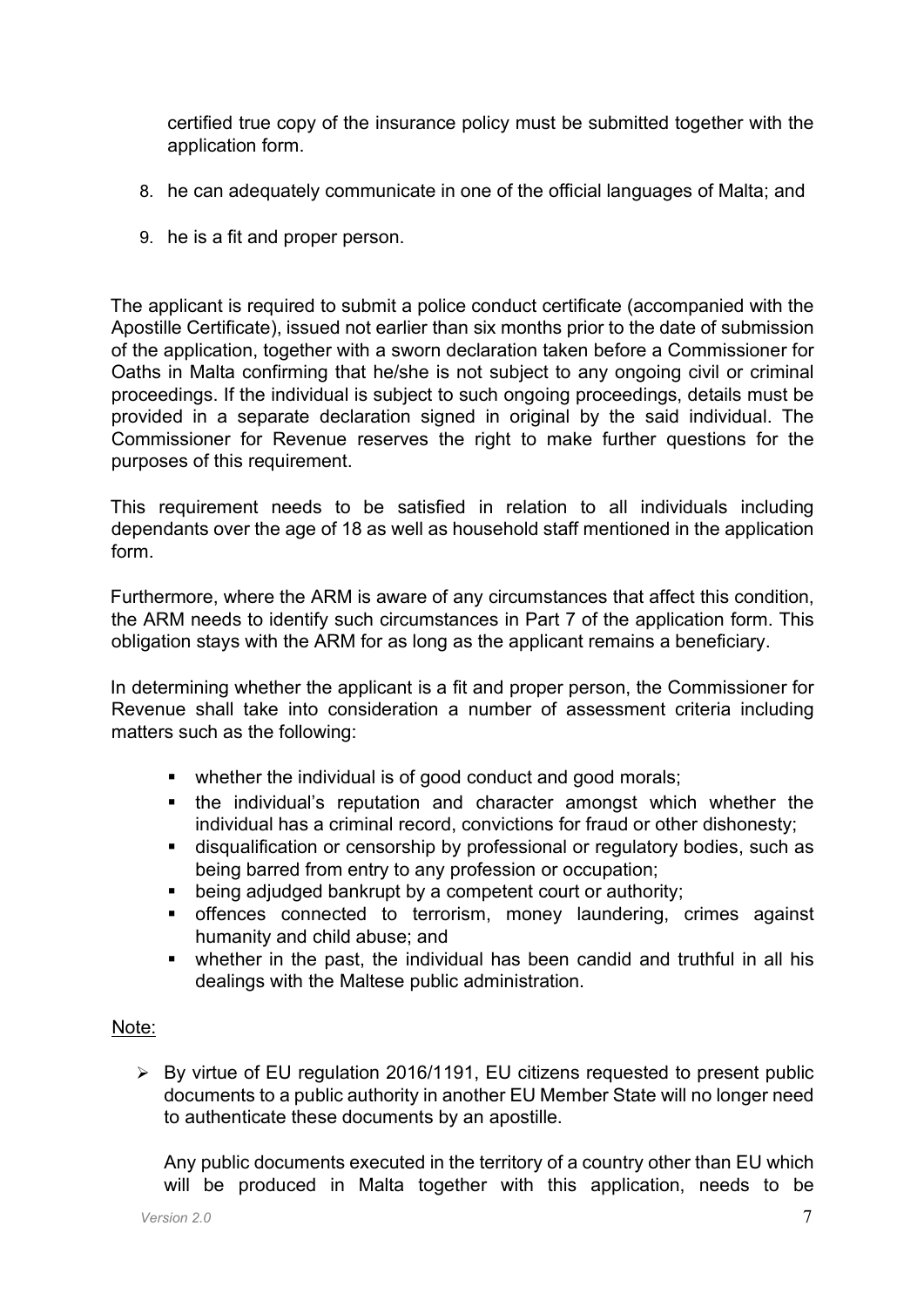accompanied by an Apostille Certificate in terms of the Hague Convention of 5th October 1961, Abolishing the requirement of Legalisation for Foreign Public **Documents** 

Where the jurisdiction executing the relevant public document is not a signatory to the above-mentioned Convention, the document should be legalised by a Notary or Lawyer (who should also cite in the legalisation declaration, whenever possible, the professional institute or association to which s/he belongs).

- $\triangleright$  Any document(s) that is/are not in the English language (including certifications or stamps) must be accompanied by an official certified translation into English.
- $\triangleright$  An application for special tax status will only be valid if signed and submitted by the ARM.

An ARM is a person that:

- holds a warrant to practice as an advocate under the Code of Organisation and Civil Procedure; or
- holds a warrant to practice as a legal procurator under the Code of Organisation and Civil Procedure; or

- has been appointed notary public in accordance with the provisions of the Notarial Profession and Notarial Archives Act; or

- holds a warrant to practice as an accountant under the Accountancy Profession Act; or
- is a member of the Institute of Financial Services Practitioners; or
- is a member of the Malta Institute of Taxation;
- is a member of the Malta Institute of Accountants; or
- is a member of the Malta Institute of Management;

or is at least 75% (directly or indirectly) owned by persons in possession of the above-mentioned criteria, and who is registered as such with the Commissioner for Revenue under the UNPP.

NOTE: The ARMs that are registered with the Commissioner for Revenue for the purposes of the High Net Worth Individuals Rules, Global Residence Programme Rules and The Residence Programme Rules, Malta Retirement Programme Rules are considered to be authorised for the purposes of the UNPP. A list of the ARMs can be found on the Commissioner for Revenue's website.

### II. Procedure for application

An application for special tax status under the UNPP may only be submitted to the Commissioner for Revenue through the services of an ARM. The applicant needs to authorise such services by completing and signing in original Part 1 of the application form.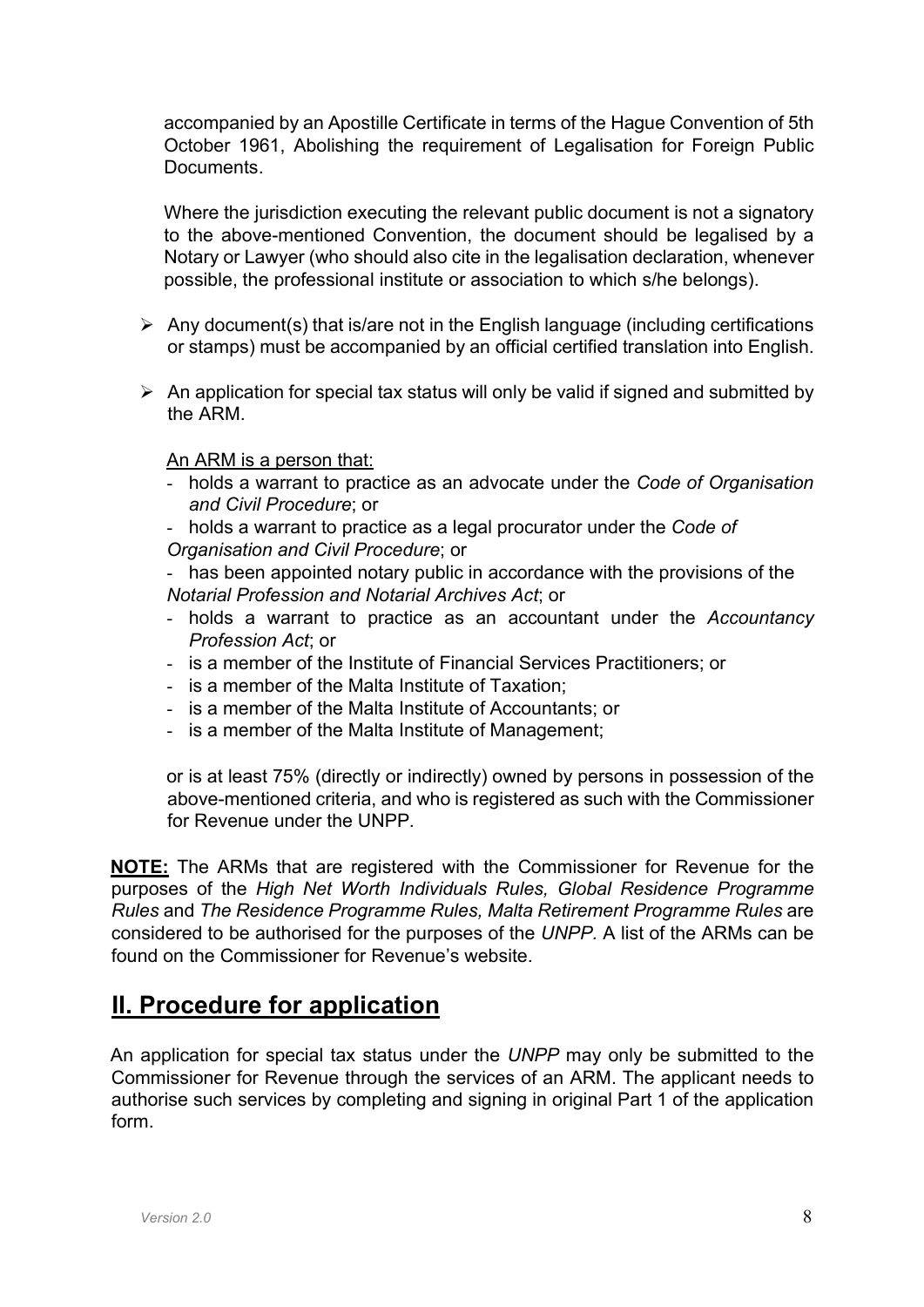### A. Where to apply

Applications and the necessary supporting documentation are to be submitted to the International & CorporateTax Unit at the following address:

International & Corporate Tax Unit AM Business Centre, Labour Road Zejtun, ZTN 2401

The envelope should clearly be marked as "Application: United Nations Pensions Programme"

#### B. Administrative Fee

A non-refundable administrative fee of four thousand euro (€4,000) needs to be paid upon application by means of a bank draft or cheque issued by the ARM payable to the Commissioner for Revenue.

Applications in respect of which the qualifying property is a qualifying owned property situated in the south of Malta or Gozo, the non-refundable administrative fee shall be that of three thousand and five hundred euro (€3,500). Please refer to Section C below for further details in this respect.

### C. Step-by-step procedure of the application process

Once an application (together with all the required documentation, including the payment of the non-refundable administrative fee) is submitted to the Commissioner for Revenue, it is checked for completeness and vetted accordingly.

An acknowledgement letter is sent to the ARM stating whether:

- any of the necessary documents have not been submitted or do not satisfy the requirements in order to be able to proceed with the due diligence process; or
- the due diligence process has commenced.

An applicant need not be the owner or lessee of a qualifying property at the time of application and may submit the certified final deed or lease agreement, as the case may be, at a later stage. However, special tax status will not be confirmed unless and until the certified final deed or lease agreement, as the case may be, is submitted.

Note: In order for an applicant to benefit from the reduced administrative fee (i.e. in the case of an owned immovable property situated in the south of Malta or Gozo), the certified final deed of purchase needs to be submitted at application stage.

A Letter of Intent is issued and sent to the ARM if the due diligence checks yield positive results and the face-to-face meeting held at our offices is successful. This Letter will be accompanied by a Notice of Primary Residence, which must be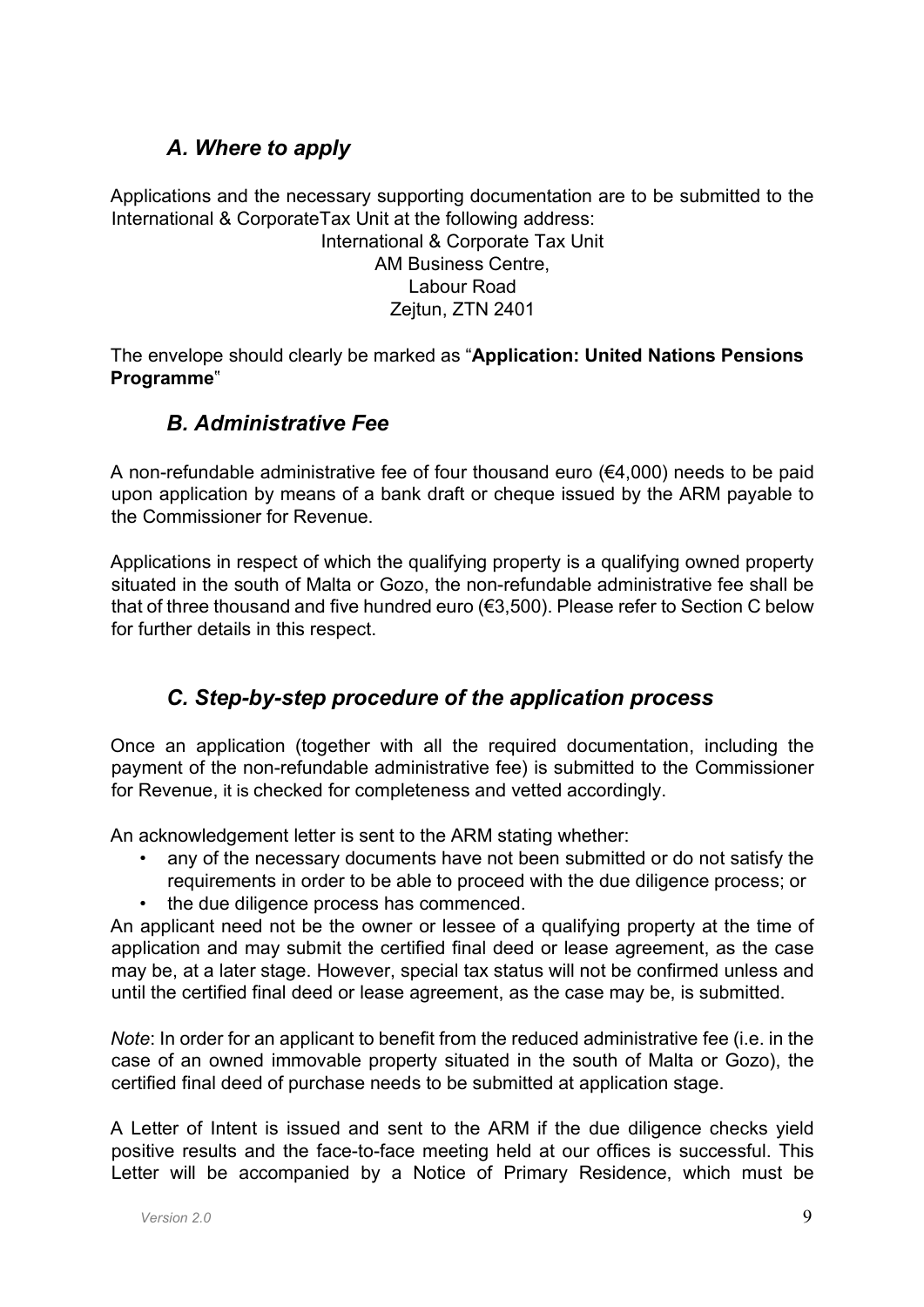completed and signed by the applicant, and submitted to the Commissioner for Revenue in original.

The Letter of Intent is valid for twelve months from the date of issue of the said Letter. During this twelve month period, the applicant must submit the following documents in order for the Letter of Confirmation to be issued:

- 1. Completed Notice of Primary Residence duly signed by the applicant in original;
- 2. Certified true copy of the lease agreement or final deed, as the case may be; and
- 3. A copy of the receipt confirming that the minimum tax was paid at the Commissioner for Revenue, Floriana.

It is important that full and accurate information is provided in the application form and accompanying documents. In cases of doubt as to how much detail is to be provided, more is preferable. Any omissions or incorrect details may cause a delay in the processing of the application. Giving misleading information, omitting or concealing information is viewed very seriously and would be seen as evidence of untrustworthiness.

## III. Tax Treatment

An individual who has been granted special tax status in accordance with the UNPP, hereinafter referred to as "beneficiary", shall be:

- Exempt from income tax on UN pension income or Widow's/Widower's Benefit received in Malta;
- Subject to tax at a rate of fifteen cents (0.15) on every euro thereof on any income excluding the UN pension income or Widow's/Widower's Benefit arising outside Malta that is received in Malta by the beneficiary , the beneficiary's spouse, minor children including adopted minor children and children who are in the care and custody of the beneficiary/spouse/person with whom the beneficiary is in a stable and durable relationship, and children who are not minors but who because of circumstances of illness or disability of a serious gravity, are unable to maintain themselves. This rate of tax will apply from the year of confirmation of the special tax status up to year of cessation of status, both years included;
- Subject to tax at the rate of thirty-five cents (0.35) on every euro on any other income of a beneficiary, the beneficiary's spouse, minor children including adopted minor children and children who are in the care and custody of the beneficiary/spouse/person with whom the beneficiary is in a stable and durable relationship, and children who are not minors but who because of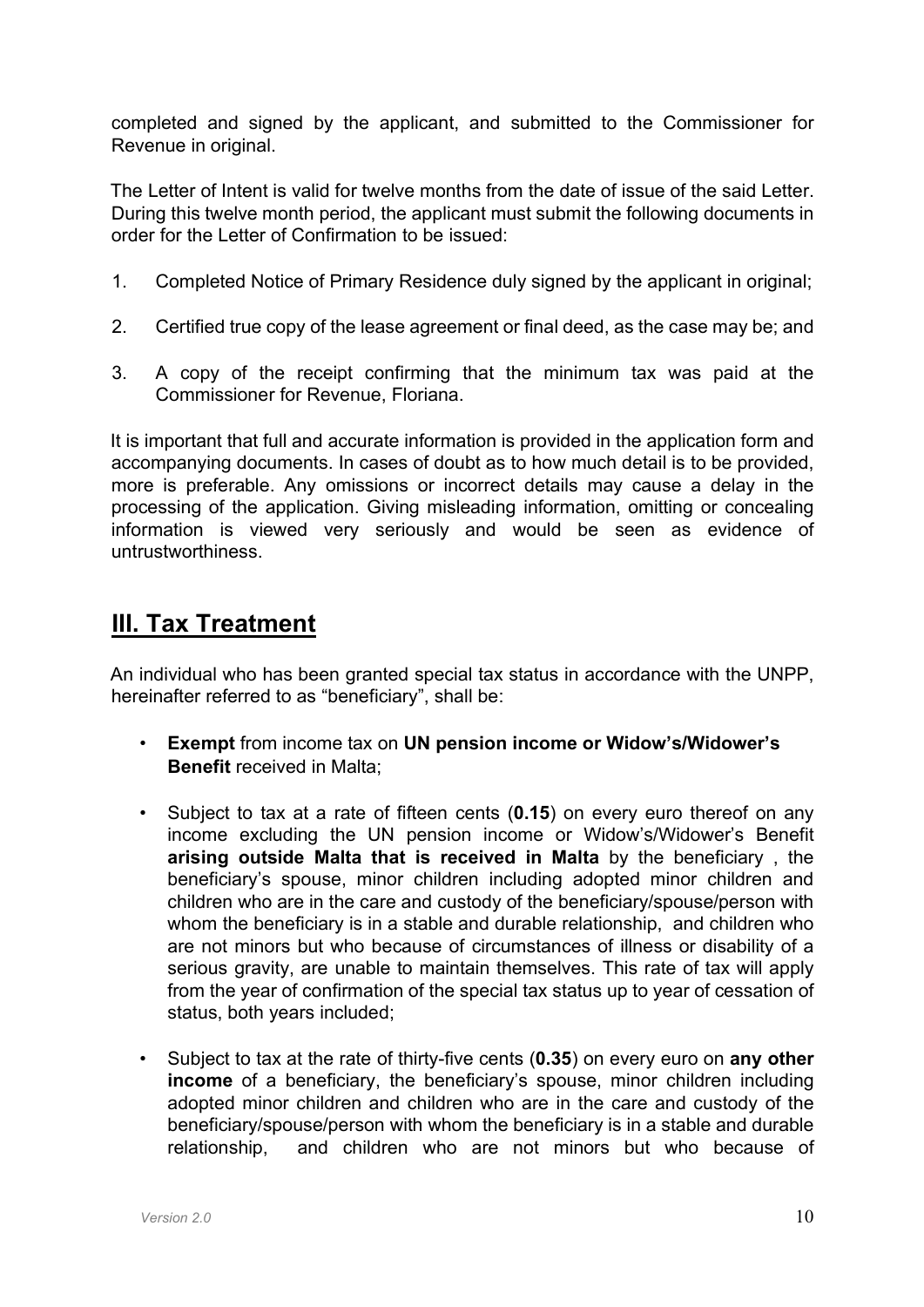circumstances of illness or disability of a serious gravity, are unable to maintain themselves that is not chargeable to tax under these rules.

This may include *inter alia* bank interest received from a Maltese bank, rental income received from immovable property situated in Malta or dividends received from a company registered in Malta.

None of the above individuals may be beneficiaries under the Residents Scheme Regulations, High Net Worth Individuals - EU / EEA / Swiss Nationals Rules, the High Net Worth Individuals Rules - Non-EU / EEA / Swiss Nationals Rules, the Global Residence Programme Rules, The Residence Programme Rules, the Qualifying Employment in Innovation and Creativity Rules or the Highly Qualified Persons Rules.

Income that is chargeable to tax in Malta in accordance with the Income Tax Acts of the below mentioned dependants will be charged to tax separately at the applicable rates found in Article 56 of the Income Tax Act. Such dependants need to be registered for income tax purposes with the Commissioner for Revenue under a separate procedure. These dependants are:

- The person with whom the beneficiary is in a stable and durable relationship;
- Children who are over the age of eighteen but under the age of twenty-five, including adopted children and children who are in the care and custody of the beneficiary, the beneficiary's spouse or the person with whom the beneficiary is in a stable and durable relationship, who are not economically active; and
- Brothers, sisters and direct relatives in the ascending line of the beneficiary, the beneficiary's spouse or the person with whom the beneficiary is in a stable and durable relationship.

### A. Minimum Tax

Beneficiaries of special tax status granted in terms of the UNPP will need to pay a minimum tax in respect of the income arising outside Malta which is received in Malta excluding UN pension income or Widow's / Widower's Benefit of ten thousand euro (€10,000) in respect of the beneficiary and an additional five thousand euro (€5,000) in the event that both spouses are in receipt of a UN pension.

The minimum tax shall be payable by not later than the 30th April of the year immediately preceding the relevant year of assessment.

In the case of the year in which the special tax status is granted, where it is evident that the special tax status will not be granted before the 30th April, the minimum tax is to be paid before the special tax status is granted;

Such beneficiary retains the right to request a claim for relief of double taxation under Article 74 (a) and (b), Income Tax Act, provided that the minimum amount of tax payable by the beneficiary is as provided above. If the tax payable according to the tax computation (including any credit for relief of double taxation) is such that it is less than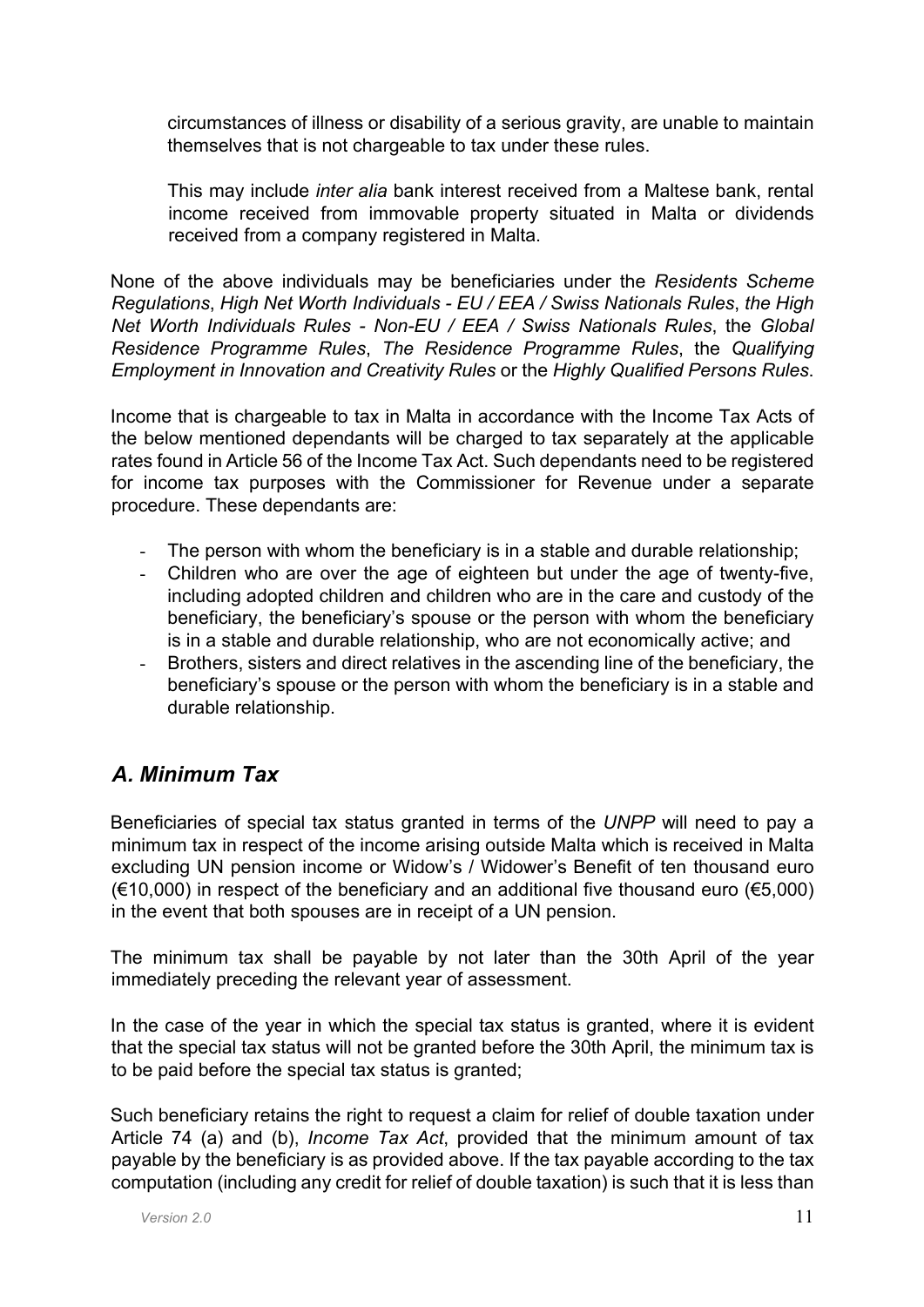the minimum tax required to be paid as aforesaid, the amount to be paid will be the said minimum.

In the year when the special tax status is confirmed or cancelled, the minimum tax will be paid in full.

#### B. Provisional Tax

A beneficiary is subject to payment of provisional tax payments in accordance with the Payment of Provisional Tax (P.T.) Rules.

Note that in the first year the beneficiary will not be subject to Provisional Tax.

#### C. Where the beneficiary becomes a permanent resident or a longterm resident of Malta

"Permanent resident of Malta" means:

(a) a person who has right of permanent residence in terms of article 6 and is in possession of a permanent residence certificate issued in terms of article 7 of the Free Movement of European Union Nationals and their Family Members Order; or

(b) a person who applies for right of permanent residence in terms of article 6 of the Free Movement of European Union Nationals and their Family Members Order;

"Long-term resident" means:

(a) a person who has long-term resident status in terms of the Status of Long-term Residents (Third Country Nationals) Regulations; or

(b) a person who applies for long-term resident status under the Status of Long-term Residents (Third Country Nationals) Regulations;

Where the beneficiary become a permanent resident of Malta or a long-term resident, he/she may no longer benefit from the tax treatment as explained in III above and will become taxable in Malta on a worldwide basis i.e. on income arising in Malta and on foreign source income irrespective of whether received in Malta.

# IV. Household Staff

#### A. Who may be a household staff?

A household staff is an individual who has been providing services to the beneficiary in a systematic manner for at least two years prior to an application for special tax status in terms of the UNPP. A beneficiary may have more than one household staff at any time.

A household staff may reside with the beneficiary in the qualifying property but the services need to be provided in whole or in part in the qualifying property.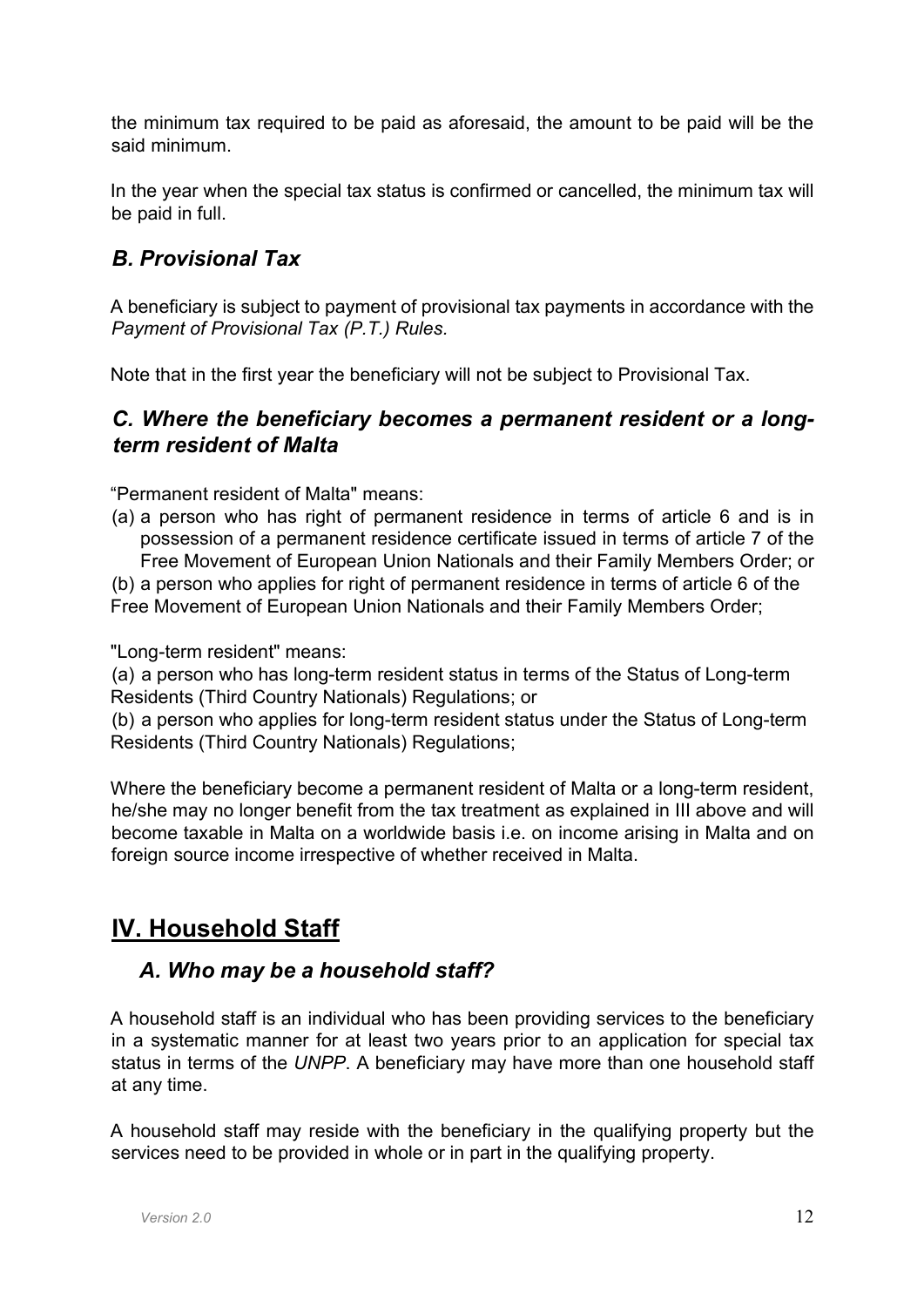In certain exceptional cases, the Commissioner for Revenue may deem this requirement to be satisfied provided that sufficient proof is produced to the satisfaction of the Commissioner for Revenue, despite the service not being rendered for a minimum period of two years. Example: where a previous household staff passed away and a new household staff has been recently engaged or a household staff has been required due to a recent illness.

It is important that the rendering of such service is regulated by a contract of service.

### B. Tax Treatment

A household staff would be subject to tax in Malta at the rates set out in Article 56(1) and is precluded from benefitting from the 15% tax rate.

In all cases a household staff needs to register with the relevant tax authorities in Malta. The applicant as well as the ARM needs to inform the household staff of this obligation.

# V. Working in Malta

Where a dependent or a household staff would like to work in Malta or where the household staff is a third country national and therefore they need to apply for a Single Permit with Identity Malta to be able to work in Malta, the requisite procedures need to be followed in order for a Single Permit to be issued. Beneficiaries and ARMs should refer to the relevant guidelines issued by the Identity Malta, which guidelines may be accessed through the following link: https://www.identitymalta.com/unit/expatriatesunit/#procedure

## VI. Changes in circumstances that have an effect on the minimum tax payable

The beneficiary, through the services of his ARM must notify the Commissioner for Revenue whenever there is a change in the number of dependants or household staff of such beneficiary. Such changes need to be notified to the Commissioner for Revenue within four weeks from when the beneficiary becomes aware of the change. The same applies where the ARM is knowledgeable of such changes, even if such ARM is not informed by the beneficiary of such.

# VII. Annual Declaration

An individual who benefits from special tax status must submit the Annual Declaration together with the income tax return where any material changes that affect the beneficiary's special tax status are indicated.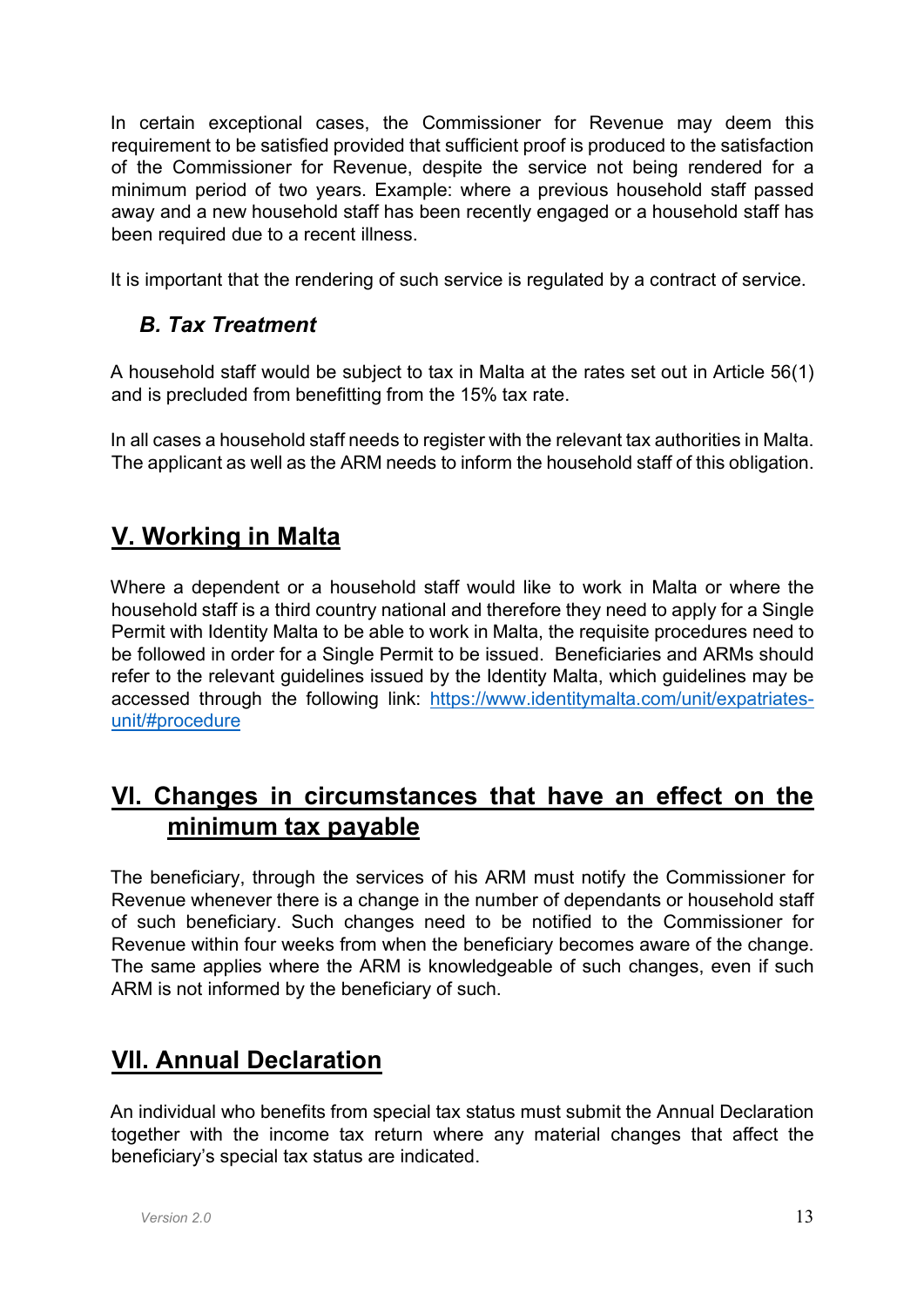In order to ensure that an individual benefits from this tax treatment in a legitimate manner, the Commissioner for Revenue may request the individual to produce information and documents including certifications and declarations within a time specified by the Commissioner for Revenue in the request itself.

Further to the above, any person who knowingly makes a false declaration or statement in any documentation submitted to the Commissioner for Revenue will be subject to the general penal provisions in the *Income Tax Management Act*.

# VIII. Cessation of Special Tax Status

#### a. By choice of the beneficiary:

A beneficiary may opt to cease to possess the special tax status by notifying the Commissioner for Revenue of his / her intention not to remain in possession of the special tax status from a particular date in the future. Cessation will take effect from the date indicated in the notification, which date cannot be in excess of three months from the date of receipt of such notification by the Commissioner for Revenue. If no date is indicated in the notification, cessation will have immediate effect i.e. from the date the Commissioner for Revenue receives such notification.

### b. By death of the beneficiary:

Following the death of the beneficiary who was granted special tax status in terms of The Residence Programme, such status shall devolve onto the dependant of the deceased beneficiary who has either:

inherited the qualifying property which was the primary residence of the deceased beneficiary; or

rented a qualifying property immediately after the death of the deceased beneficiary In both cases such dependant needs to satisfy all the other requirements set out in I. above in his / her own right in that special tax status will only devolve to the dependant once documentary proof of such is submitted to the satisfaction of the Minister of Finance further to consultation with the Commissioner.

Note – special tax status will devolve to only one individual. Such individual shall be the dependant that is indicated in the deceased beneficiary's will for that purpose. Where there is no such indication, such person shall be the first individual that submits all the complete and correct set of the above-mentioned documentation. The required documentation needs to be submitted together with the death certificate of the deceased beneficiary and in any case has to be delivered to the Commissioner within 183 days from the death of the deceased beneficiary. The Commissioner will not confirm that the special tax status has so devolved after the said 6 month period has passed.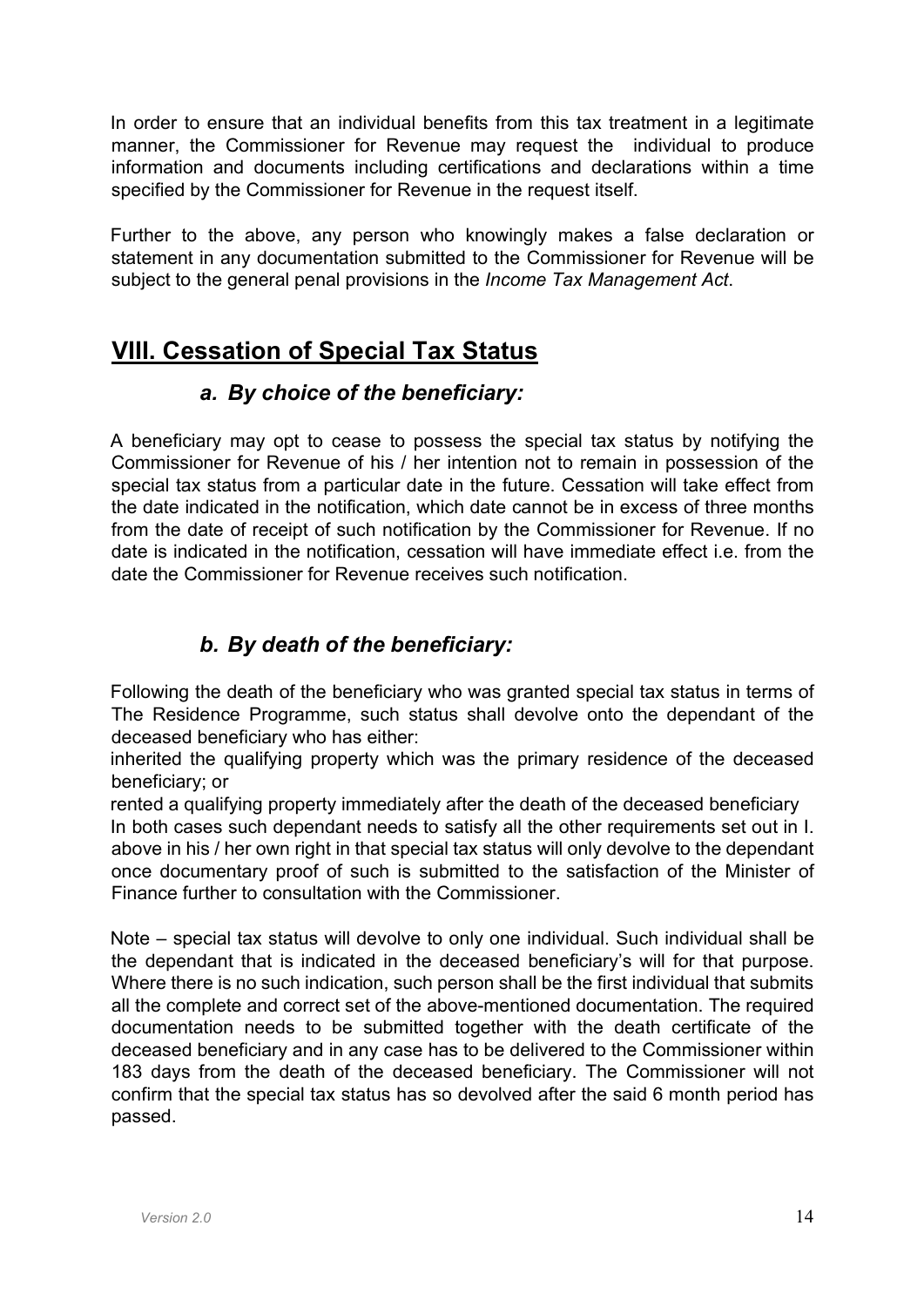#### c. By default of the Income Tax Acts:

A beneficiary will cease to possess special tax status with immediate effect, if the same beneficiary is in breach of any provisions of the Income Tax Acts. Examples of such defaults include:

- where routine compliance obligations are not abided with such as cases of tax evasion and misrepresentation;
- where requests for information by the Commissioner for Revenue are not replied to in time.

Where, for any reason, the beneficiary is no longer represented by an ARM, the said beneficiary should authorise another ARM and inform the Commissioner for Revenue of such change as soon as possible as otherwise the obligations under the Income Tax Acts will not be able to be fulfilled.

#### d. Where there is a failure in connection with the conditions that need to be satisfied throughout the special tax status:

Where any of the conditions mentioned below are no longer satisfied, the individual ceases to possess the special tax status with retrospective effect as from the date on which the Commissioner for Revenue had determined in writing that such individual qualifies for a special tax status under the UNPP. The special tax status will be terminated if the beneficiary:

- (a) if, at any time after the appointed day, such individual becomes a permanent resident or a long-term resident of Malta;
- (b) if he becomes a Maltese national;
- (c) if, at any time, after the appointed day, such individual does not hold a qualifying property holding, including in the case where the said individual lets or sublets the qualifying property holding;
- (d) if the individual fails to receive in Malta at least 40% of the UN pension or Widow's / Widower's Benefit as indicated in the documentary evidence submitted to the Commissioner;
- (e) if, after the appointed day, the individual is not in possession of sickness insurance in respect of all risks normally covered for Maltese nationals for himself and his dependants;
- (f) if the individual's stay is not in the public interest, or
- (g) if the individual stays in any other jurisdiction for more than one hundred and eighty-three days in a calendar year.